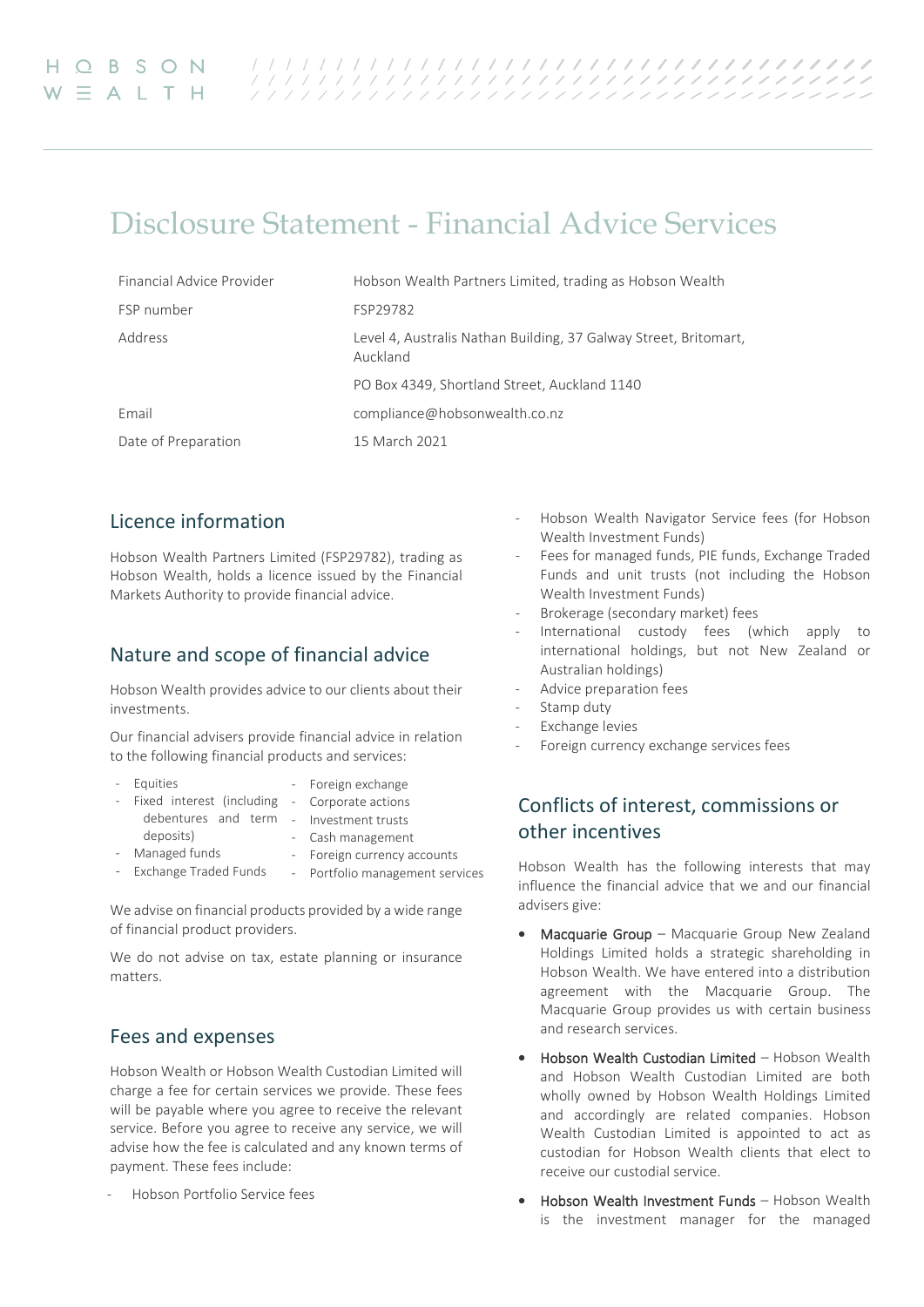investment scheme "Hobson Wealth Investment Funds". Implemented Investment Solutions Limited is the manager of the scheme and pays us remuneration for our investment management services.

- kōura KiwiSaver Scheme Hobson Wealth assists kōura Wealth Holdings Limited to deliver the kōura fixed income and New Zealand equity KiwiSaver funds. Hobson Wealth's holding company, Hobson Wealth Holdings Limited, has a shareholding in kōura Wealth Holdings Limited, the holding company of kōura Wealth Limited (which is the manager of the kōura KiwiSaver Scheme).
- General Hobson Wealth, our officers and our financial advisers may have interests in the financial products we recommend to you. For example, we may act in various roles in relation to the issuers of financial products, such as being directors, shareholders, underwriters, dealers, brokers or financial advisers. We may buy and sell financial products on our own or on others' behalf.

We may pay our financial advisers a percentage of the fees and commissions we receive for the following services they provide you:

- Hobson Portfolio Services
- Hobson Wealth Navigator Service
- Brokerage services
- Advice preparation services
- Corporate actions & new issues
- Margin Lending product commission
- Historical product commission

We ensure our financial advisers prioritise your interests above both their own and Hobson Wealth's interests by:

- disclosing the conflicts to you so you can make an informed decision;
- having in place, and requiring that our financial advisers follow, policies and procedures for managing conflicts of interest, including a Conflicts of Interest Policy, a Gifts and Entertainment Policy, a Personal Investments Policy and Outside Business Activities policy; and
- giving our financial advisers training about how we manage conflicts of interest and prioritise clients' interests.

# Complaints handling and dispute resolution

If you are not satisfied with our financial advice service, you should notify your financial adviser in the first instance.

If the matter is not resolved or you do not wish to raise it with your financial adviser, you can make a complaint through the following channels:

- by email: [compliance@hobsonwealth.co.nz](mailto:compliance@hobsonwealth.co.nz)
- in writing to: The Complaints Manager, Hobson Wealth Partners Limited, PO Box 4349, Shortland Street, Auckland, 1140, New Zealand;
- in person; or
- by telephone: 09 357 6931.

When we receive a complaint, we will consider it in accordance with our internal complaints process:

- We will provide you with an acknowledgement of your complaint and will aim to respond to your complaint as quickly as possible, but generally no later than 15 working days from receiving it.

- Where your complaint cannot be investigated and responded to in this timeframe, we will advise you of our expected response time.

- We may need to contact you during our investigation to get further information about your complaint.

- We will contact you by email or letter to let you know the outcome of our investigation into your complaint.

If we can't resolve your complaint, or you are not satisfied with what we propose, you can contact Financial Services Complaints Limited.

Financial Services Complaints Limited provides a free, independent dispute resolution service that may help investigate or resolve any retail client's complaint where we haven't been able to resolve the complaint to your satisfaction.

You can contact Financial Services Complaints Limited by emailin[g complaints@fcsl.org.nz,](mailto:complaints@fcsl.org.nz) by calling 0800 347 257 or by completing a complaint form on their website: https://www.fscl.org.nz/. You can also write to them at: FSCL, PO Box 5967, Wellington, 6145, New Zealand.

### Duties information

Hobson Wealth, and our financial advisers, have duties under the Financial Markets Conduct Act 2013 relating to the way that we give advice.

We are required to:

- give priority to your interests by taking all reasonable steps to make sure our advice isn't materially influenced by our own interests;
- exercise care, diligence and skill in providing you with advice;